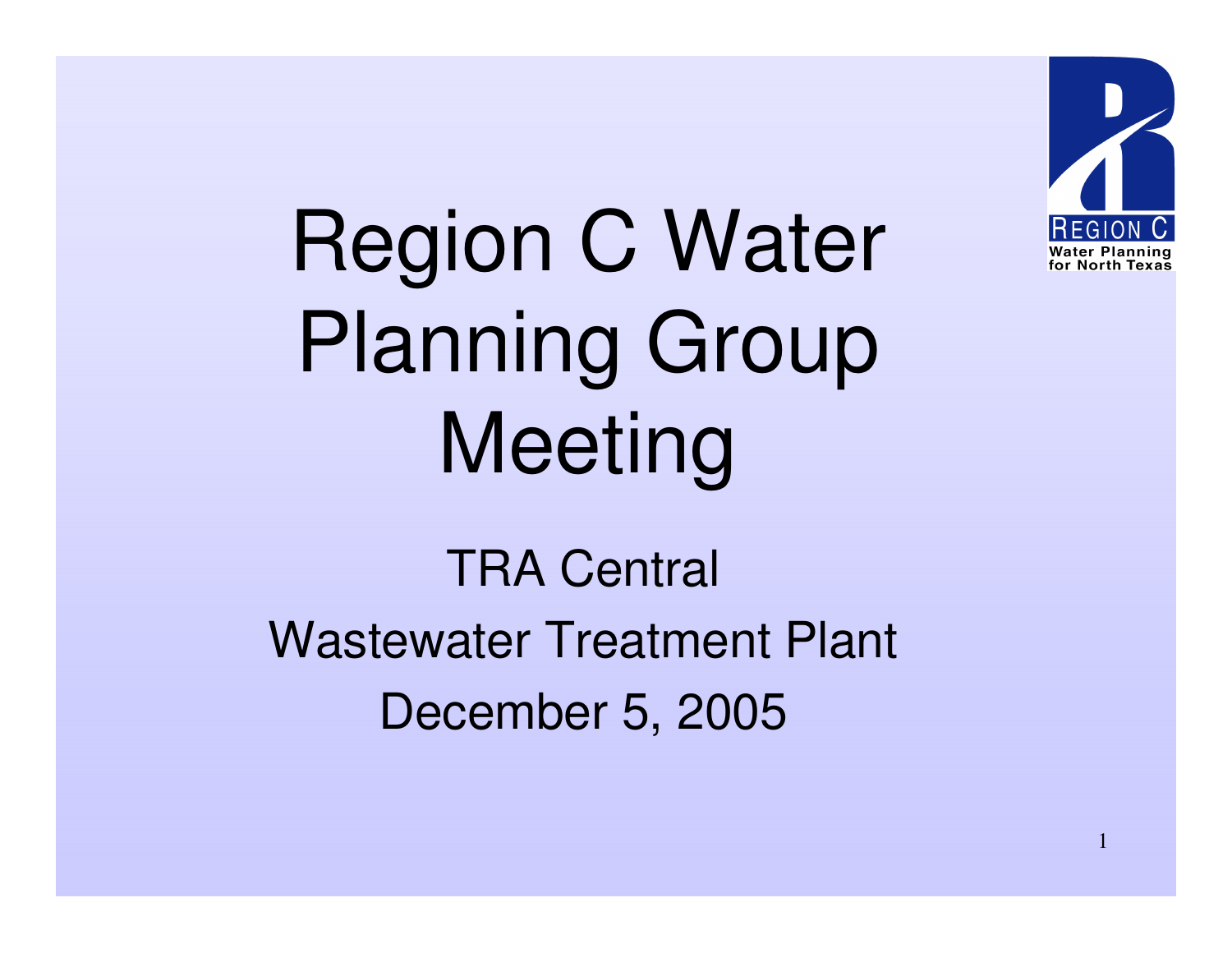## Agenda

- Action Items
	- –- Resolution in Memory of George Shannon
	- –Final 2006 Region C Water Plan
	- –**Newsletter**
	- Officer Elections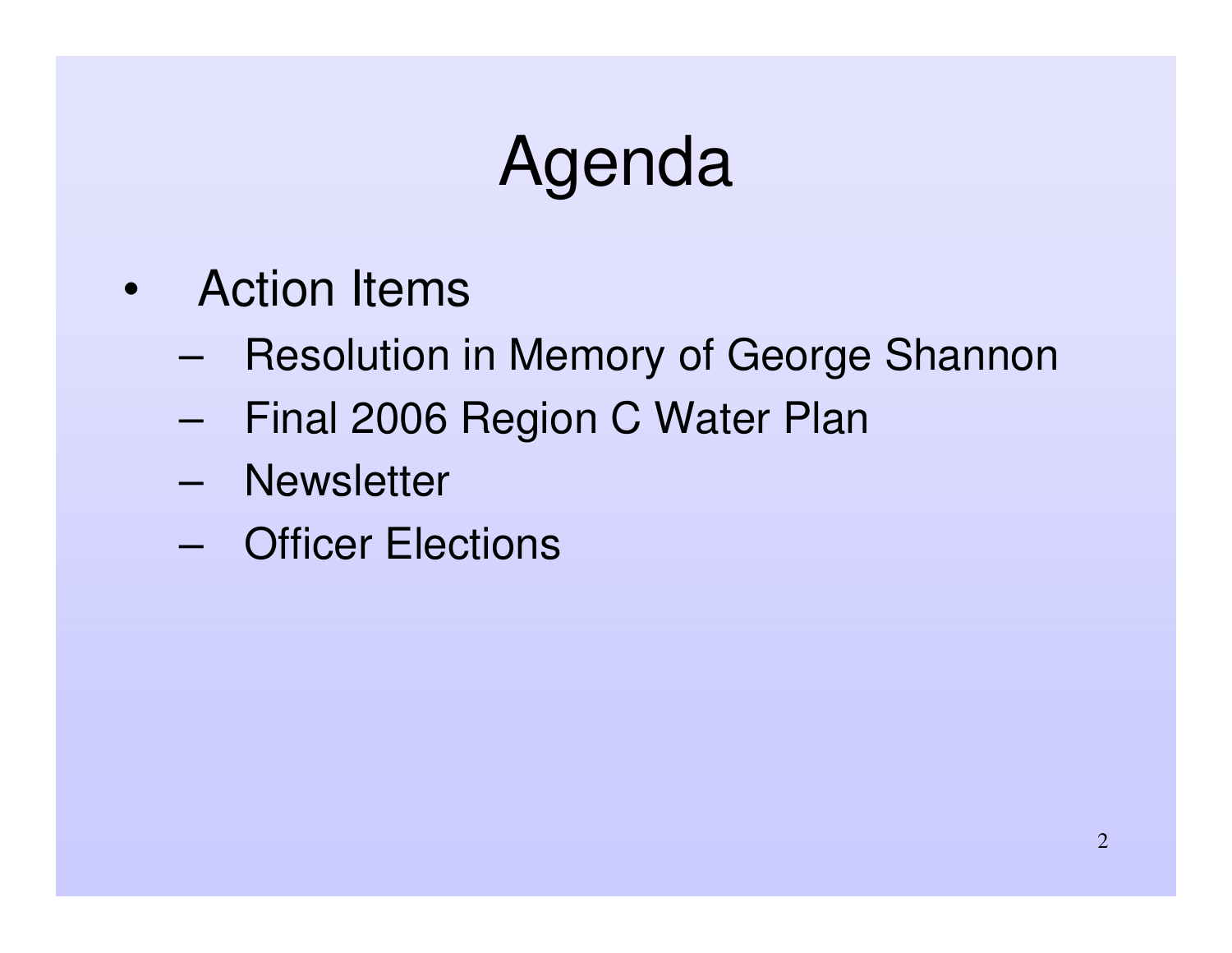#### Action Item

#### Final 2006 Region C Water Plan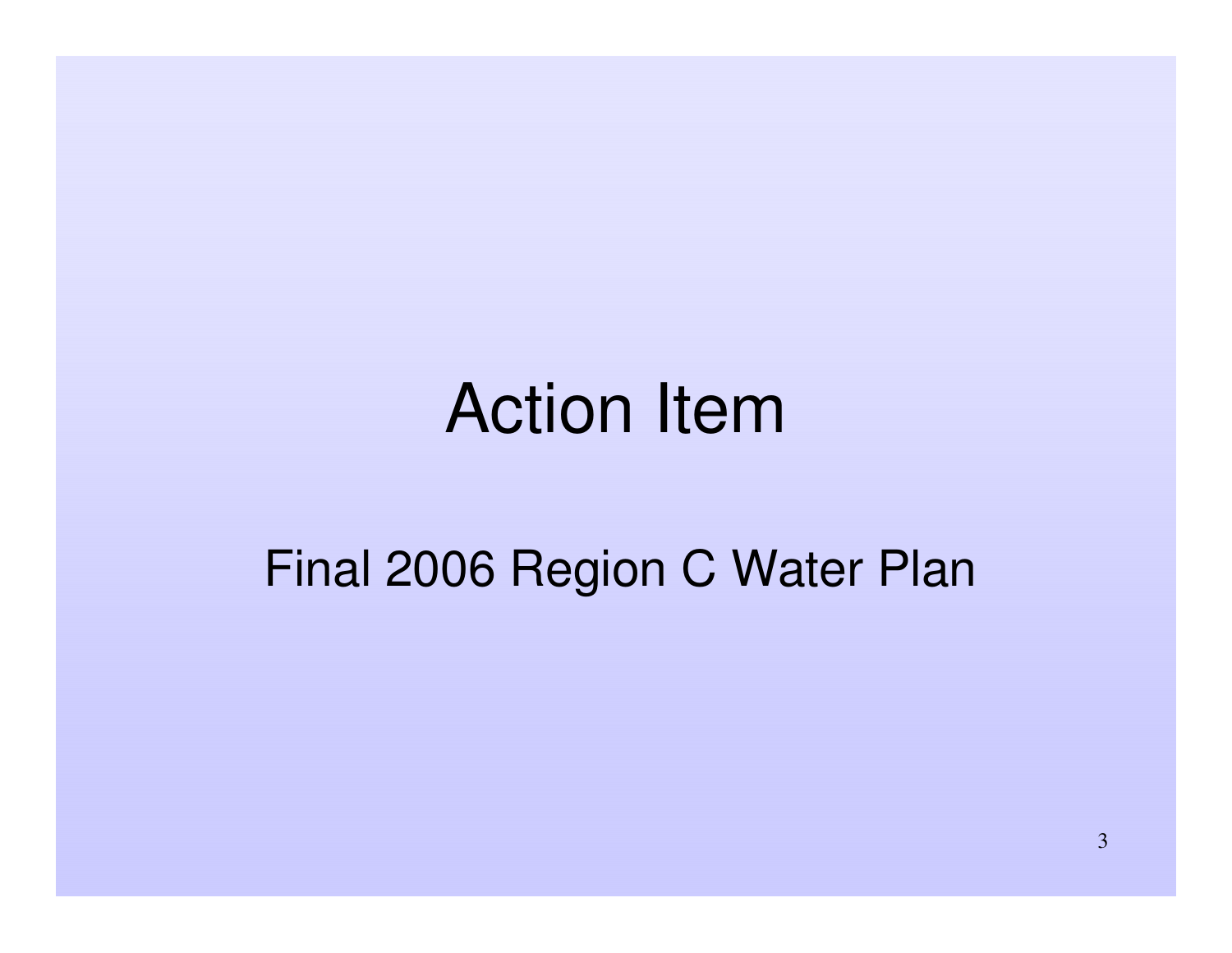## Finalizing the Plan

- Red-line version of IPP
	- Available on web since November 18
	- –– Executive summary
	- –Chapters 1-10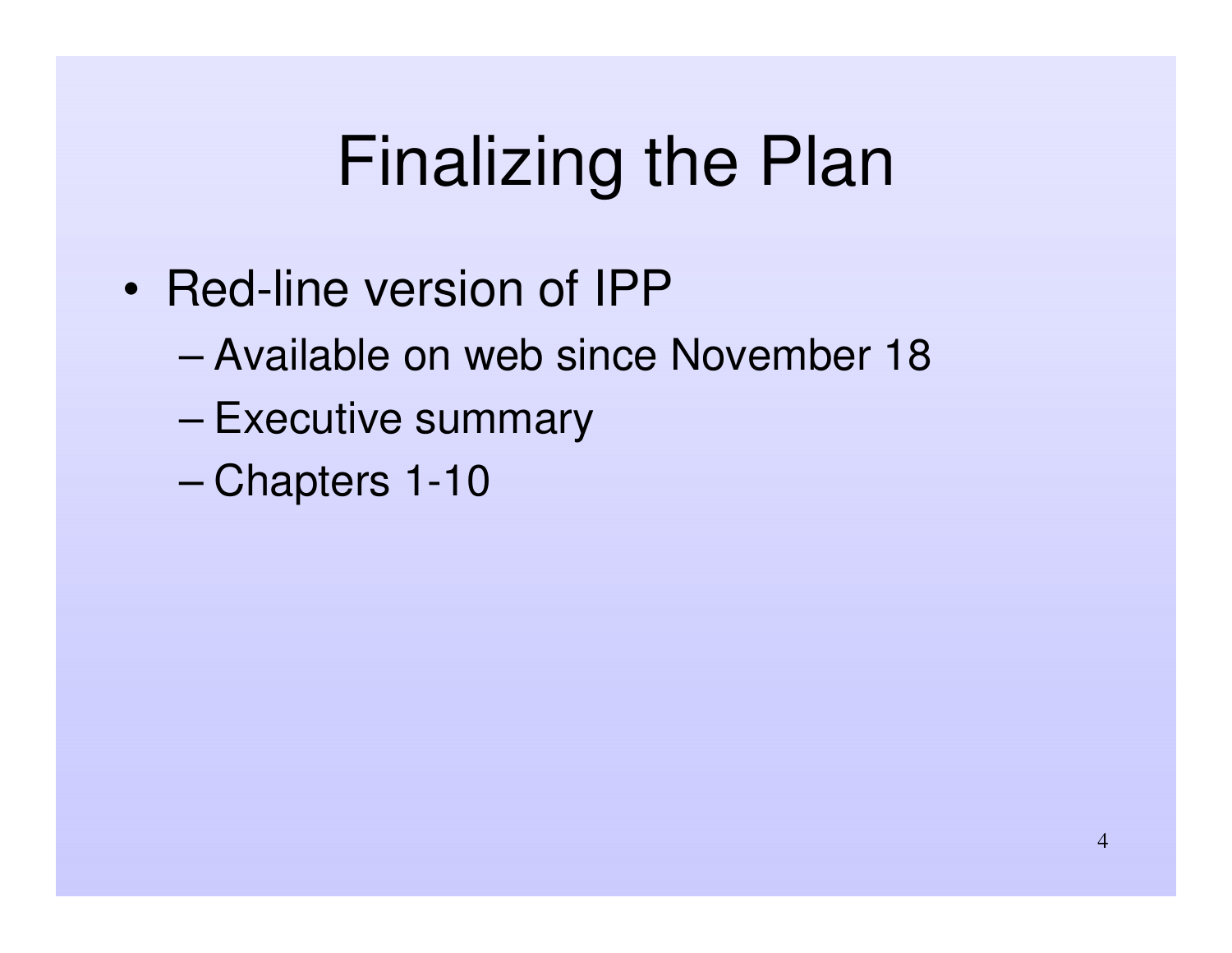## Finalizing the Plan

- • Adjustments made to the IPP based on
	- –Response to public comments
	- –Response to Infrastructure Financing Survey
	- Clarification
	- –Updated information
	- –Additional tables and figures as appropriate
	- –Additional appendices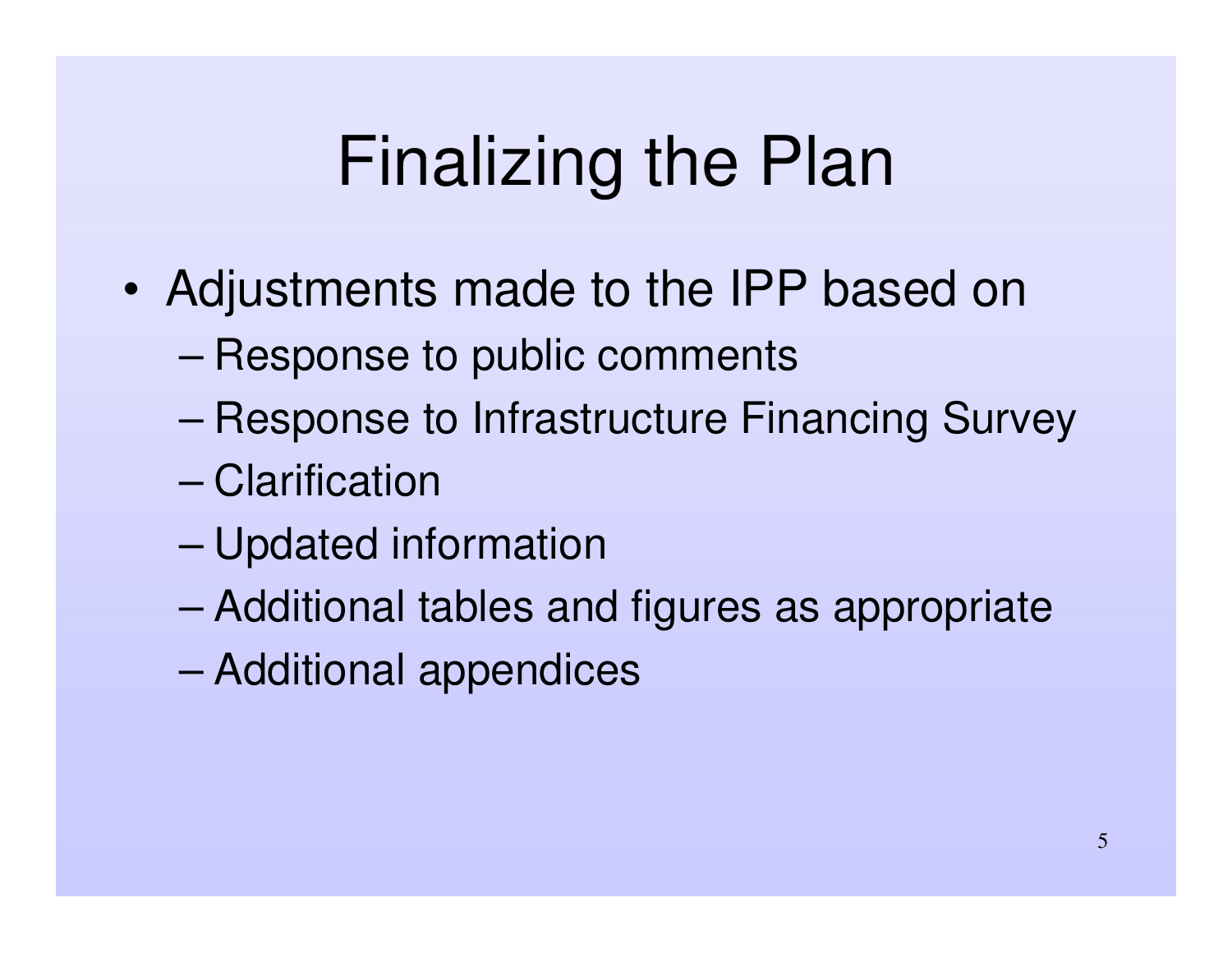- •• Reduced Lake Ray Hubbard yield
- • Decreased Lake Palestine supply over time
- •• Included dry-year supply for DWU (2010)
- TXU Lake Fork option
- $\bullet$ • Revised conservation analysis
	- – Added residential water audit to the expanded package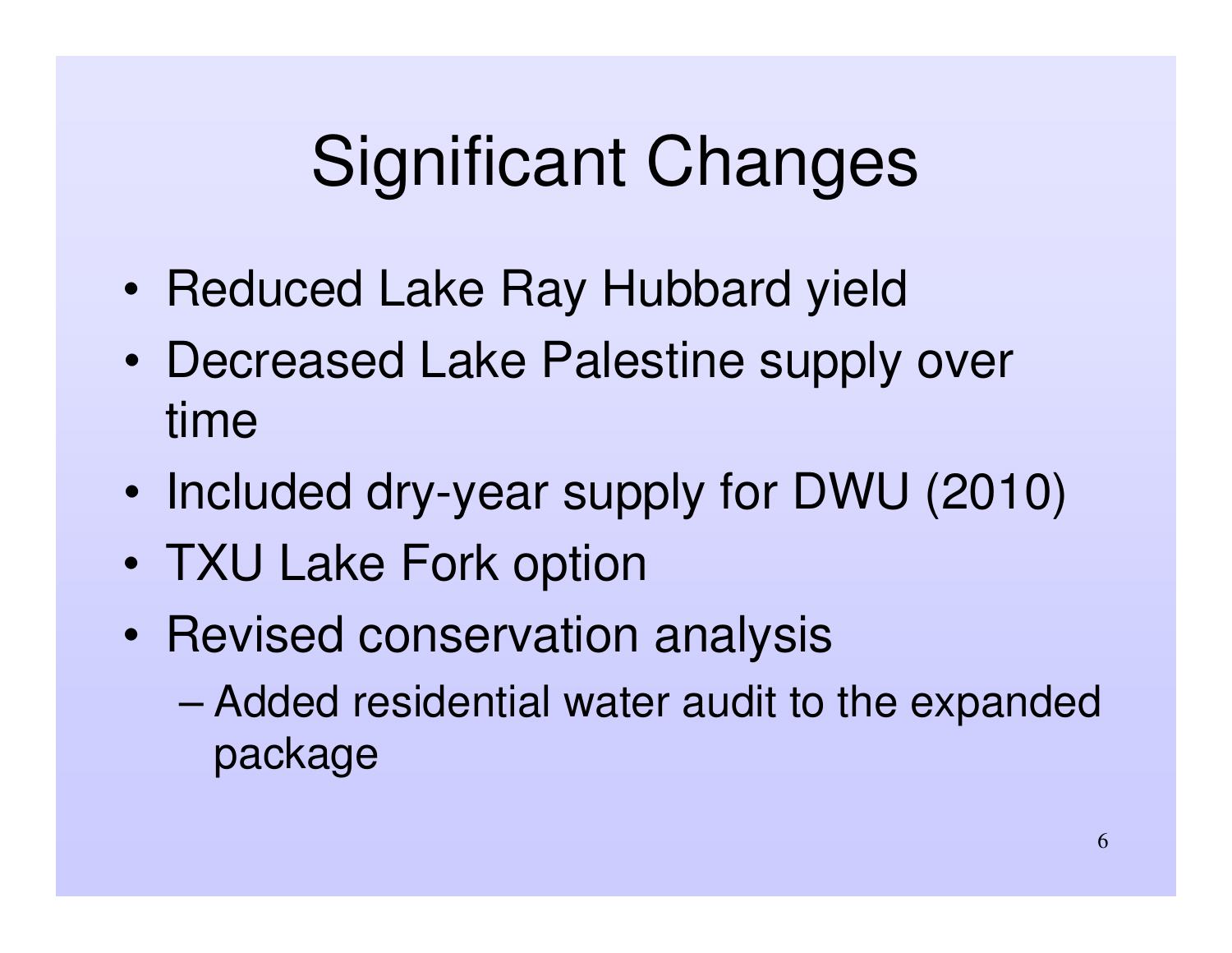- • Added alternative projects for UTRWD & Irving
- $\bullet$ Added Fort Worth direct reuse projects
- • Added text describing supplemental work in appropriate places
- $\bullet$  Updated Chapter 9 with results of the infrastructure financing survey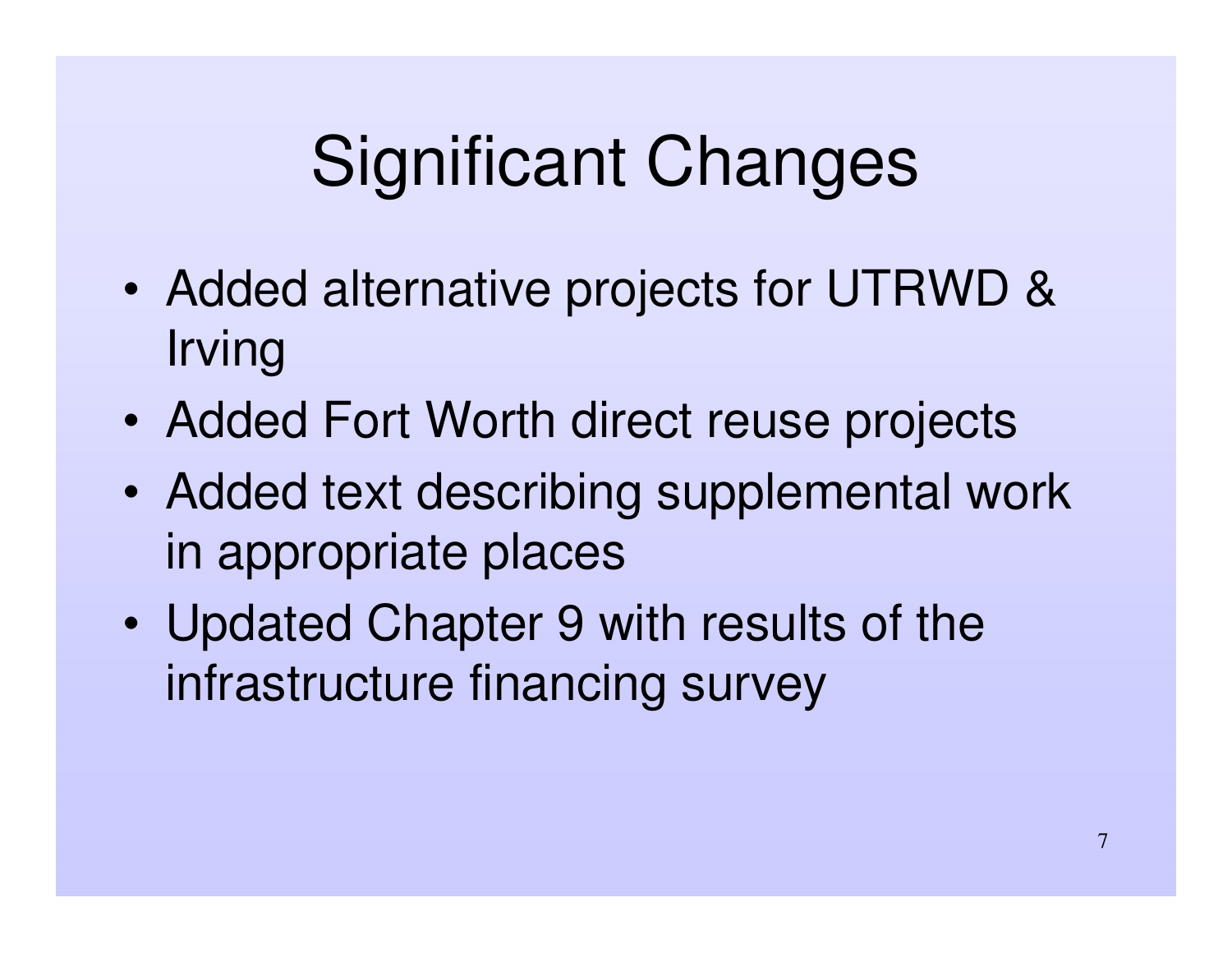- New appendices
	- M Conservation savings and costs
	- P Key water quality parameters
	- AA Public comments
	- BB Response to public comments

(IPP Appendix M is relabeled as Appendix N – Model Municipal Conservation Plan. IPP Appendices N, O and P are combined into Appendix O – Model Non-Municipal Conservation Plans.)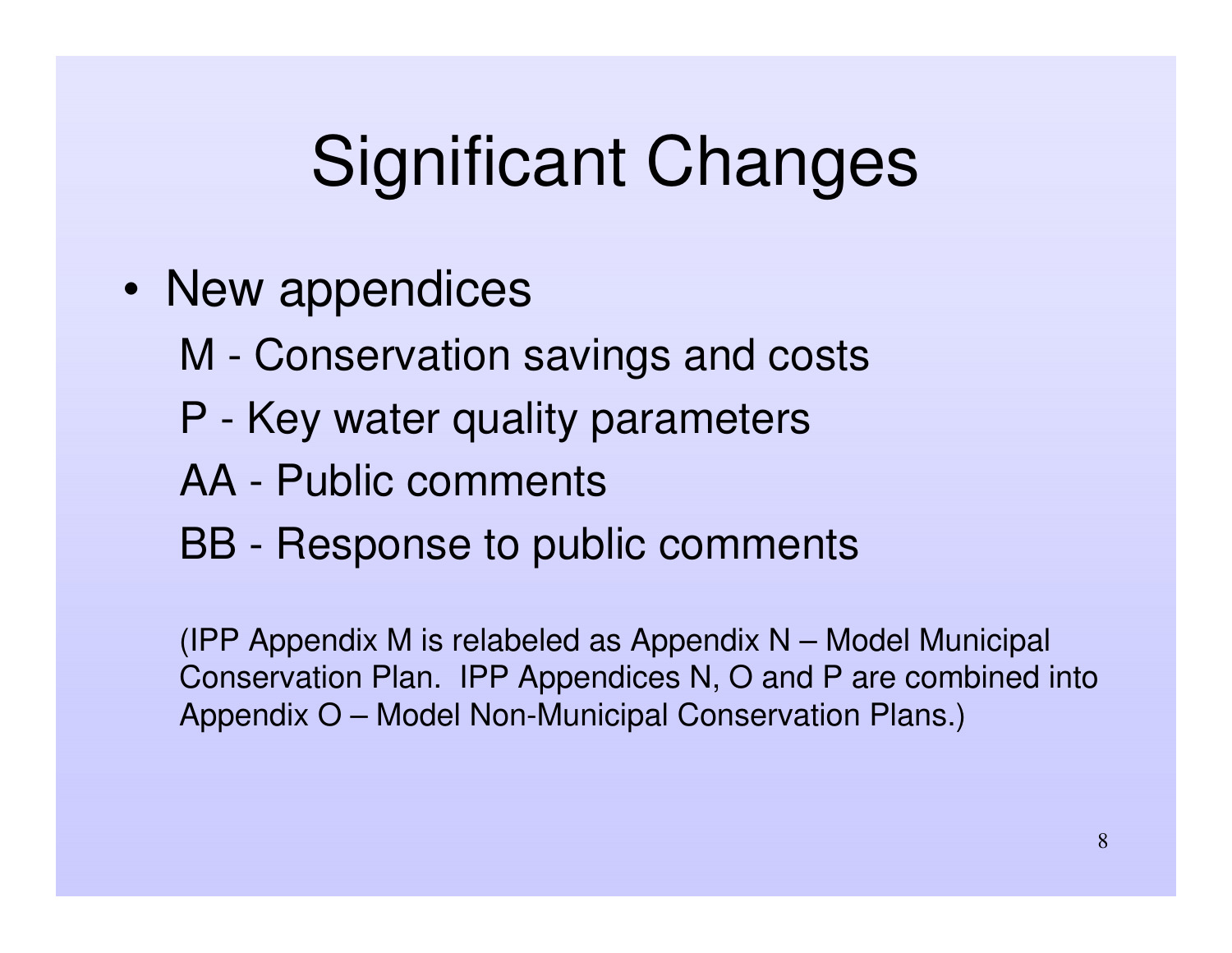- • Adjusted recommended strategies
	- Cash SUD to buy additional water from SRA, not NTMWD
	- –Bryson to buy from Graham, not Jacksboro
	- Wortham to buy all water from Corsicana (thru Winkler WSC), not TRWD
- $\bullet$  Other editorial changes and minor revisions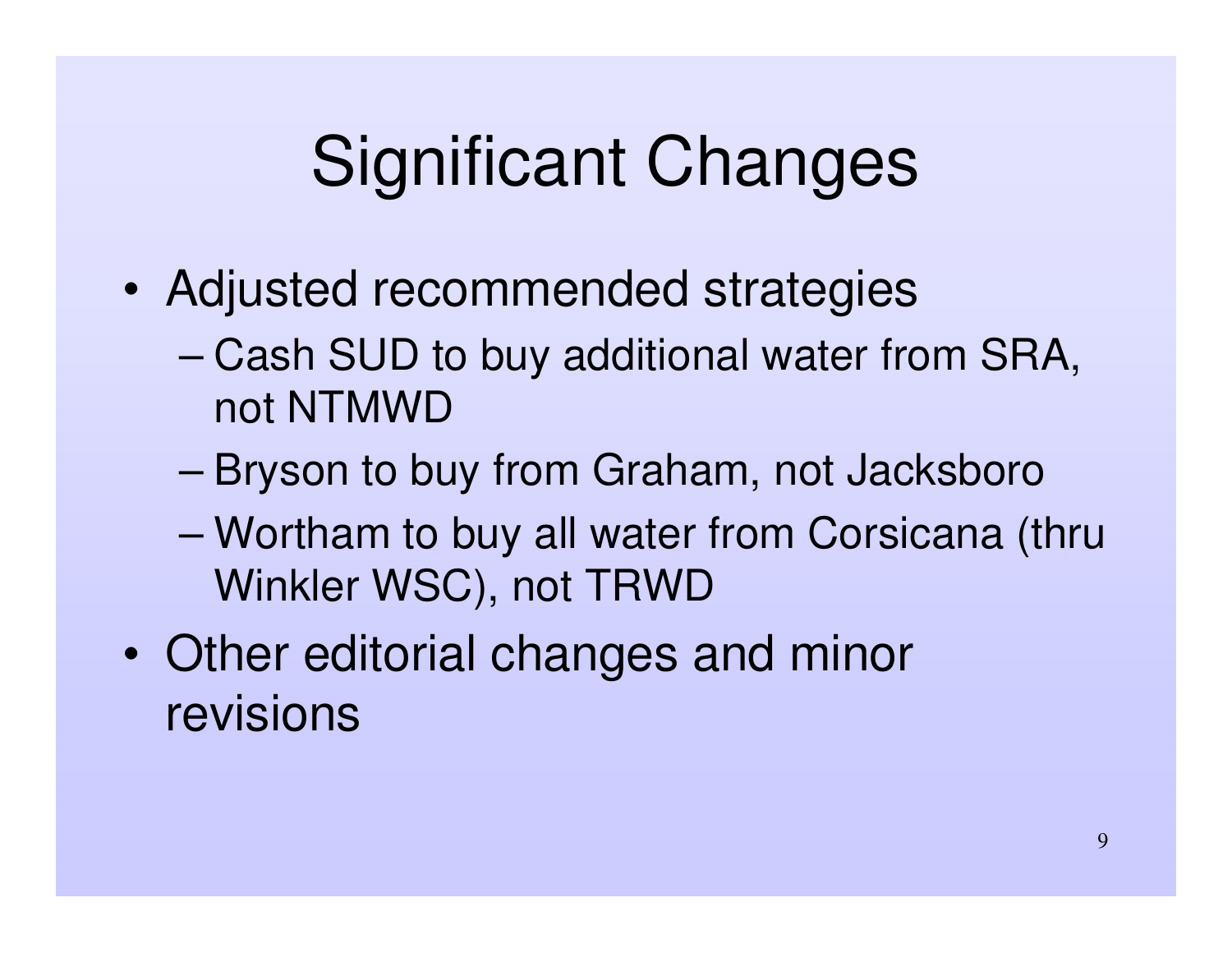### Finalizing the Plan

• Consultants seeking approval of red-line version to finalize and send to TWDB by January 5, 2006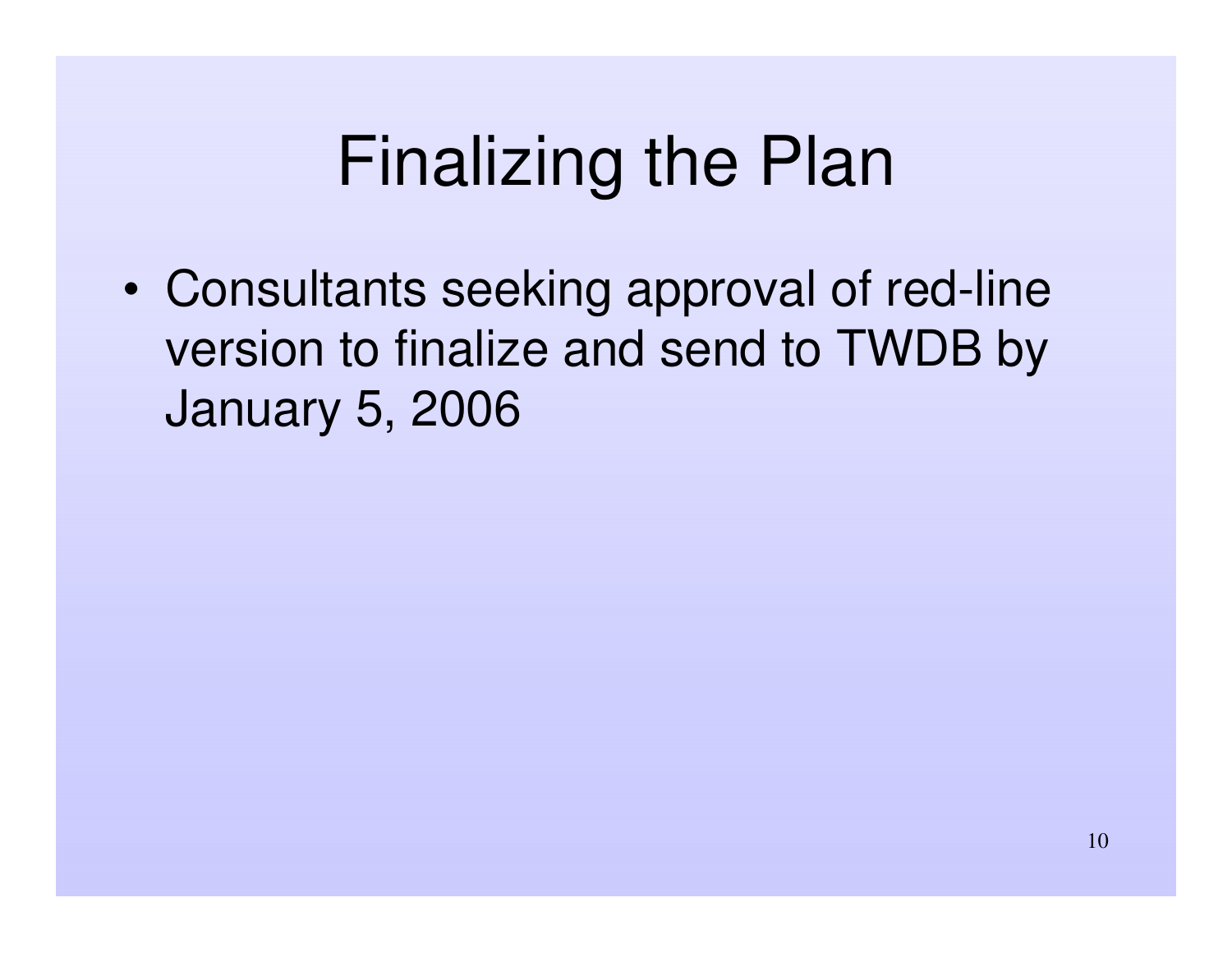## Action Item

**Newsletter**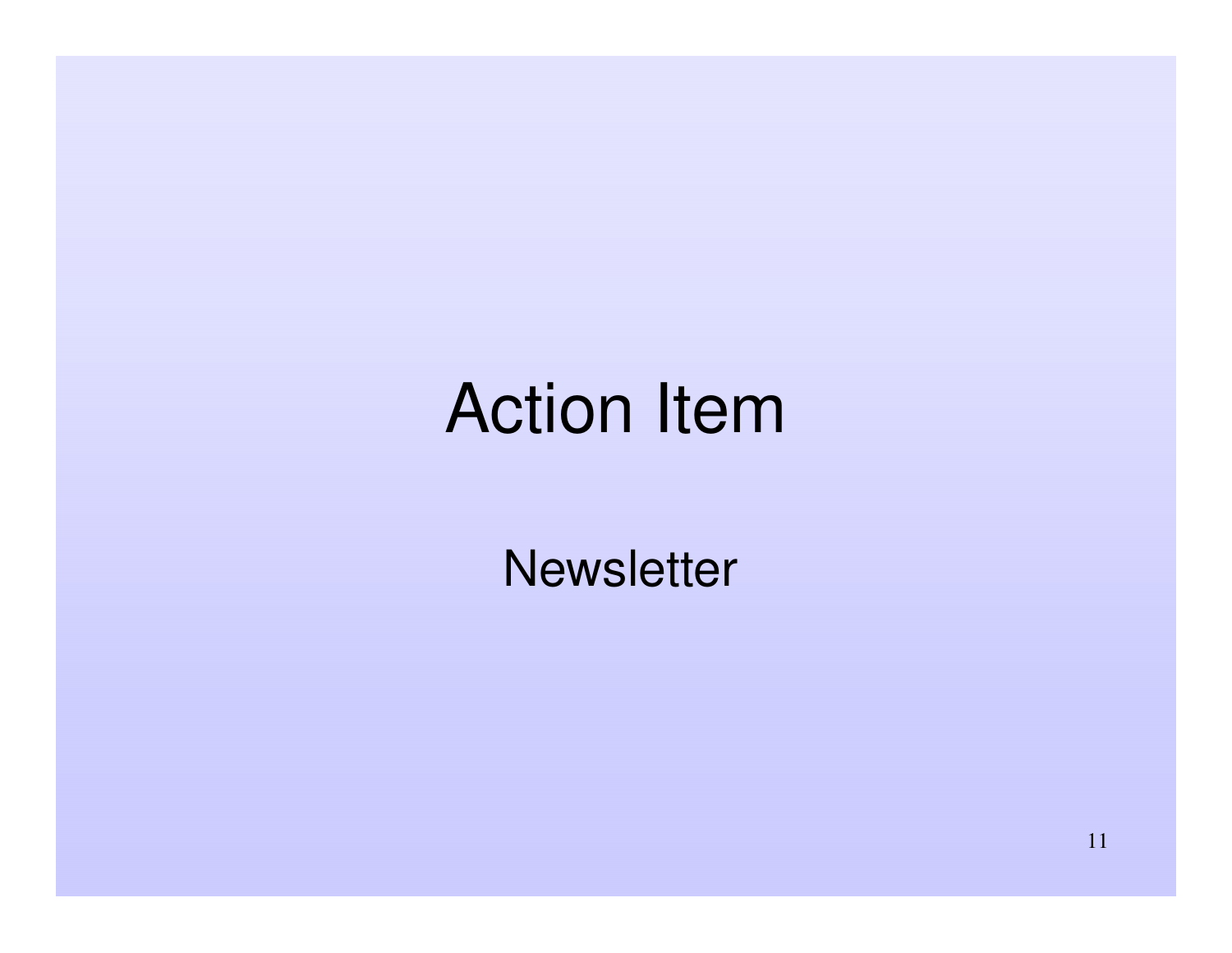#### **Newsletter**

- •Draft newsletter for review
- • Draft can be adjusted to reflect today's actions
- • Consultants are seeking approval of the newsletter to publish in early January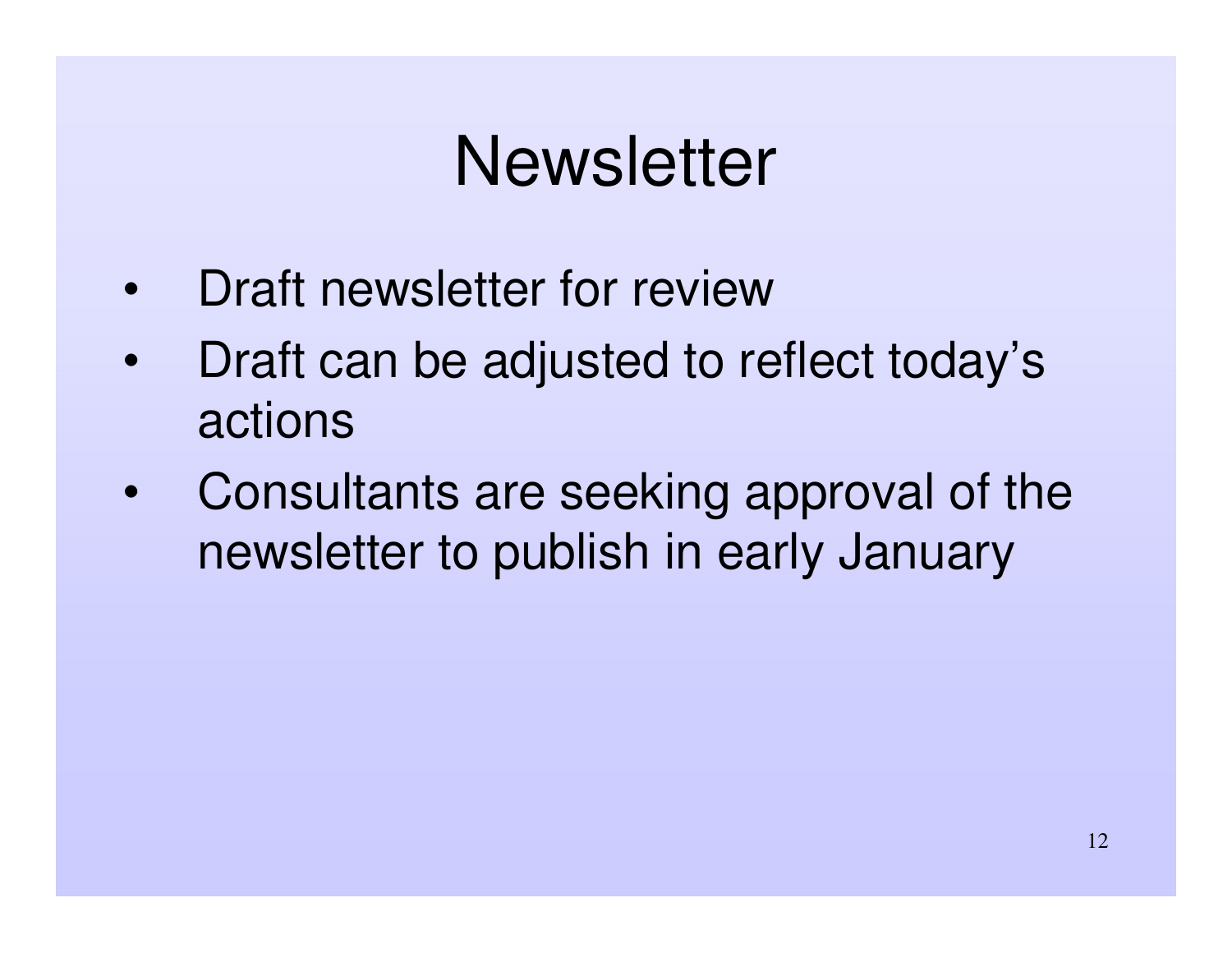#### Action Item

**Officer Elections**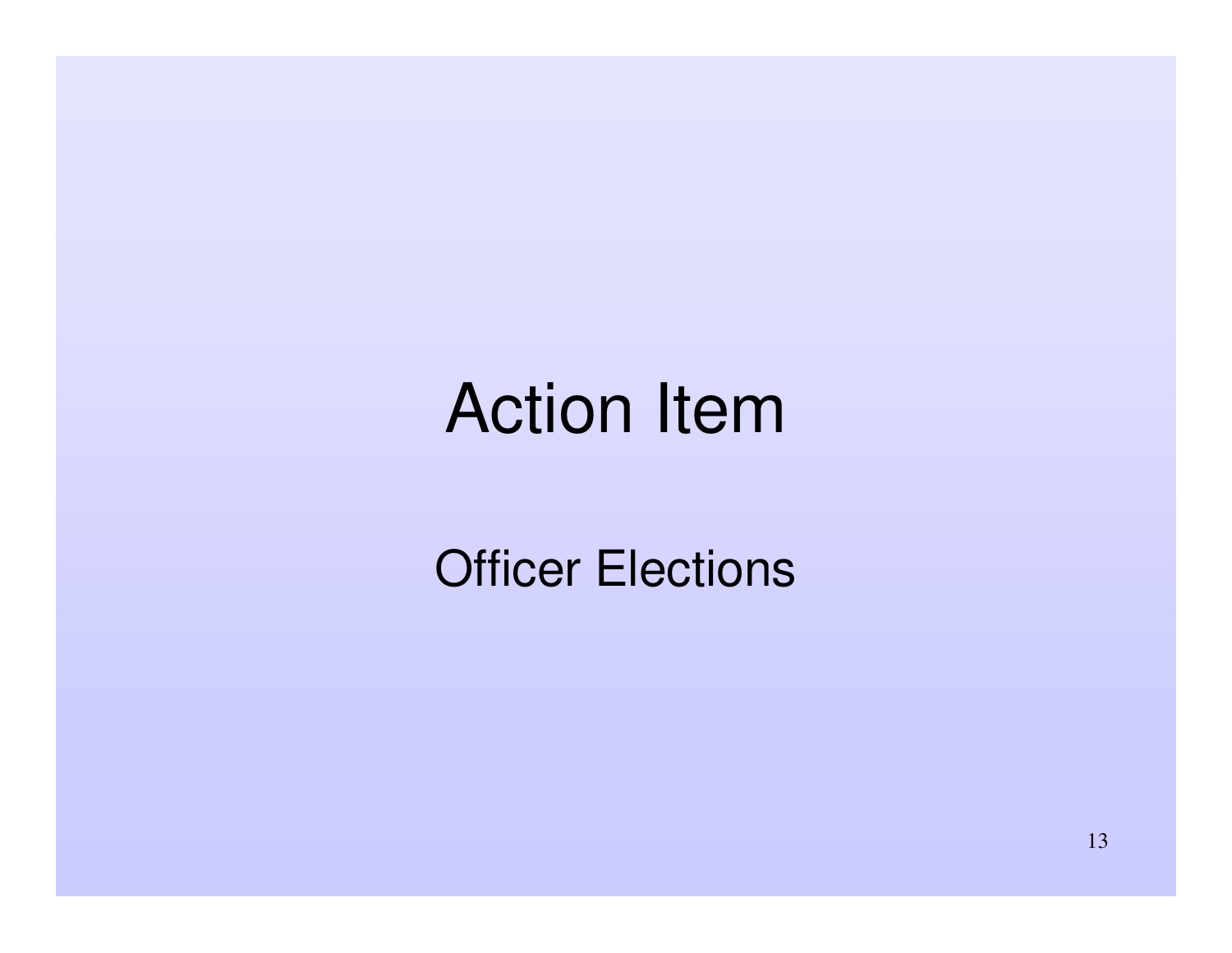## Agenda

- Discussion Item
	- Schedule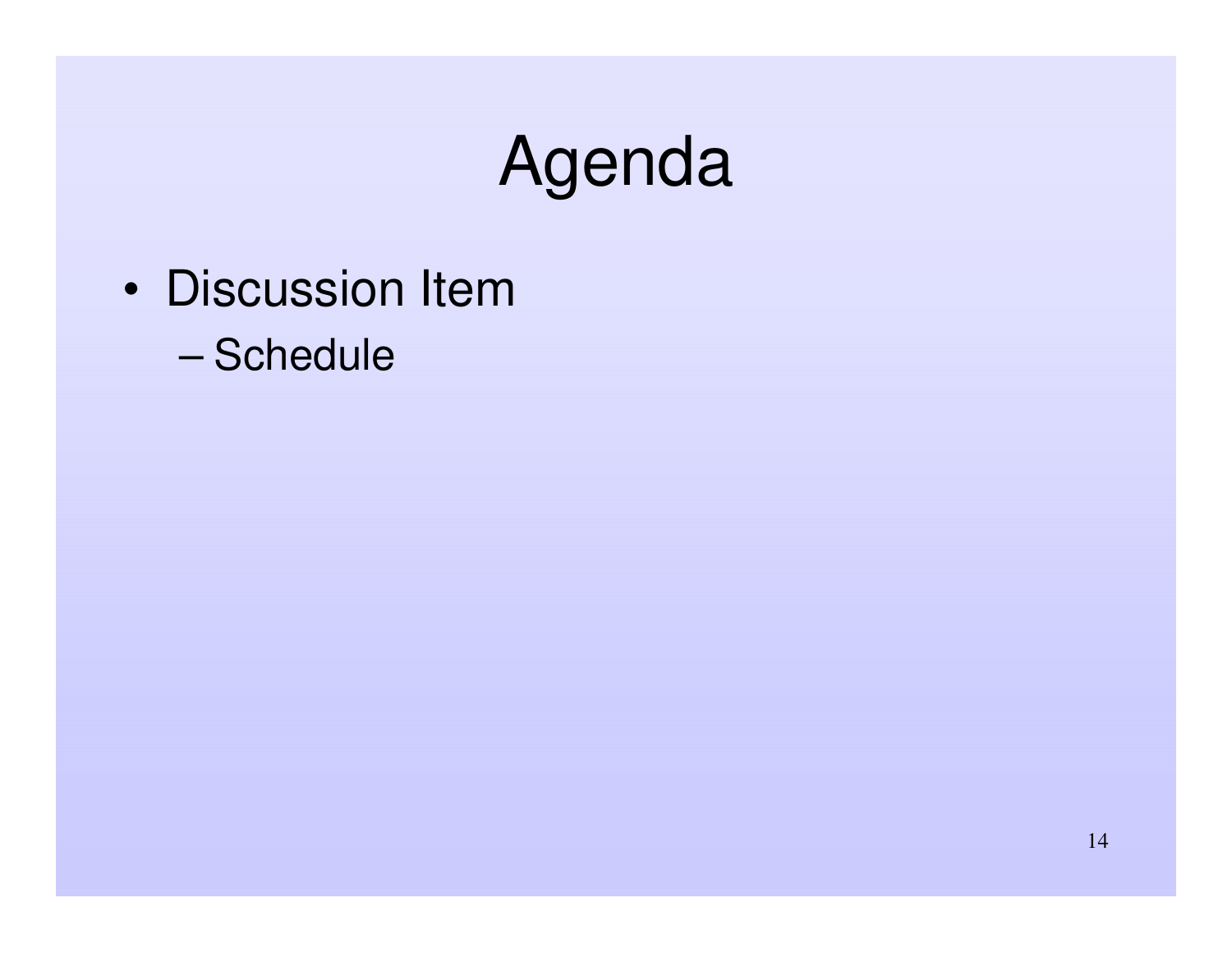## Discussion Item

**Schedule**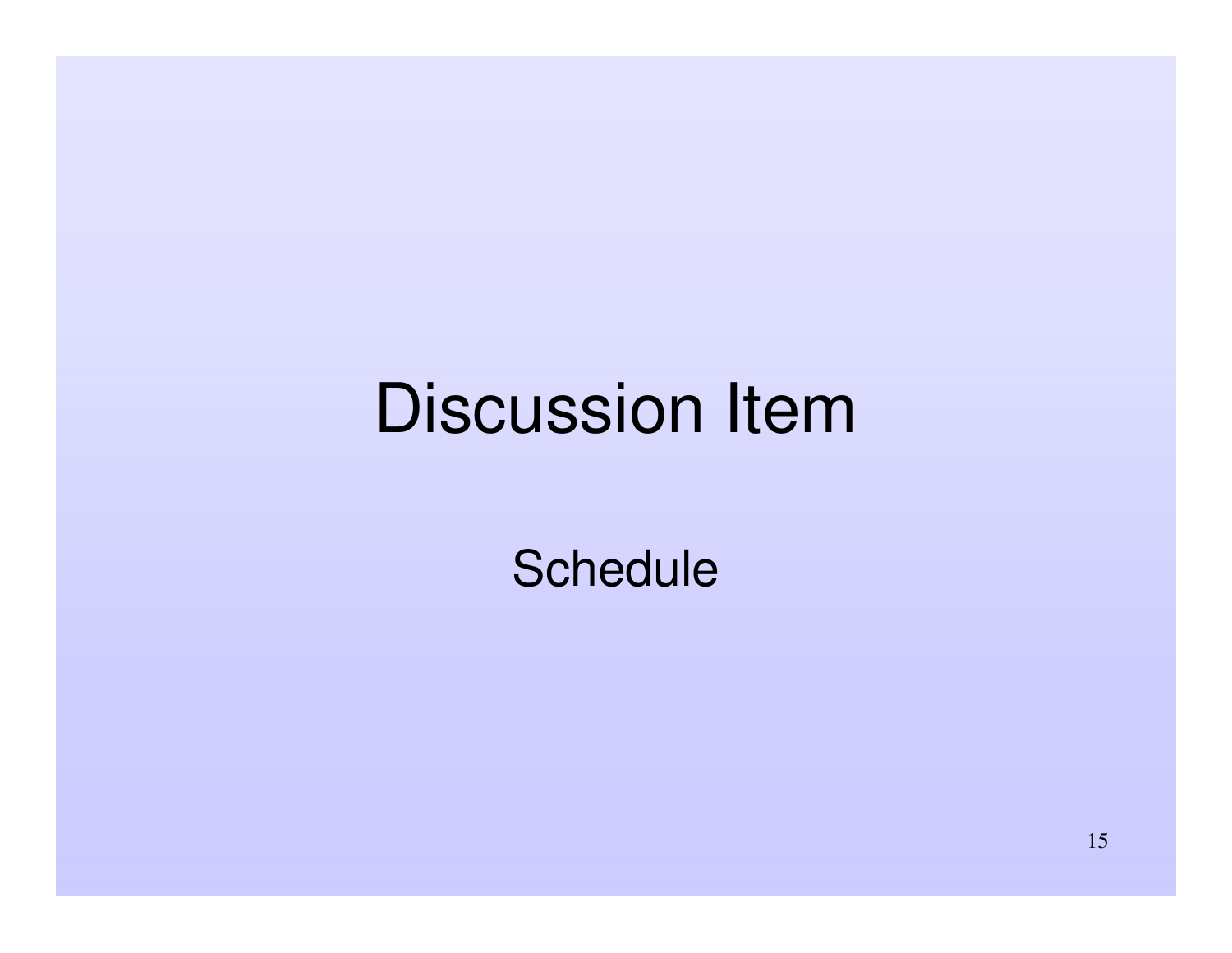### Schedule

- • January 5, 2006 – Region C Plan due to TWDB
- $\bullet$ • Spring 2006 – TWDB reviews reports and obtains any outstanding information
- $\bullet$ • Summer and Fall 2006 – TWDB prepares 2007 State Water Plan
- Fall 2006 Draft State Water Plan available for public review and comment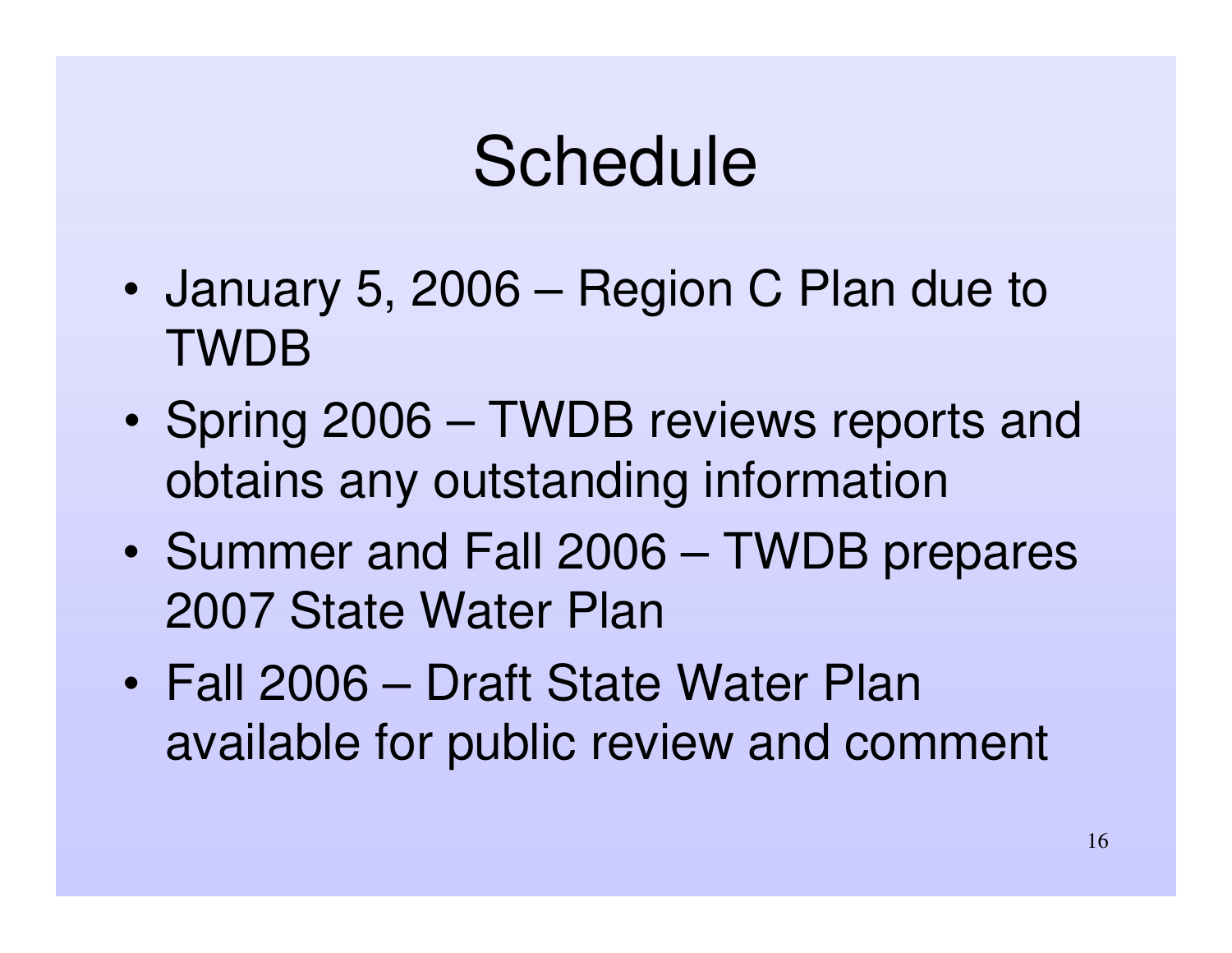### Schedule

- Winter 2006 TWDB finalizes State Water Plan
- $\bullet$  January 2007 – 2007 State Water Plan due to Texas Legislature